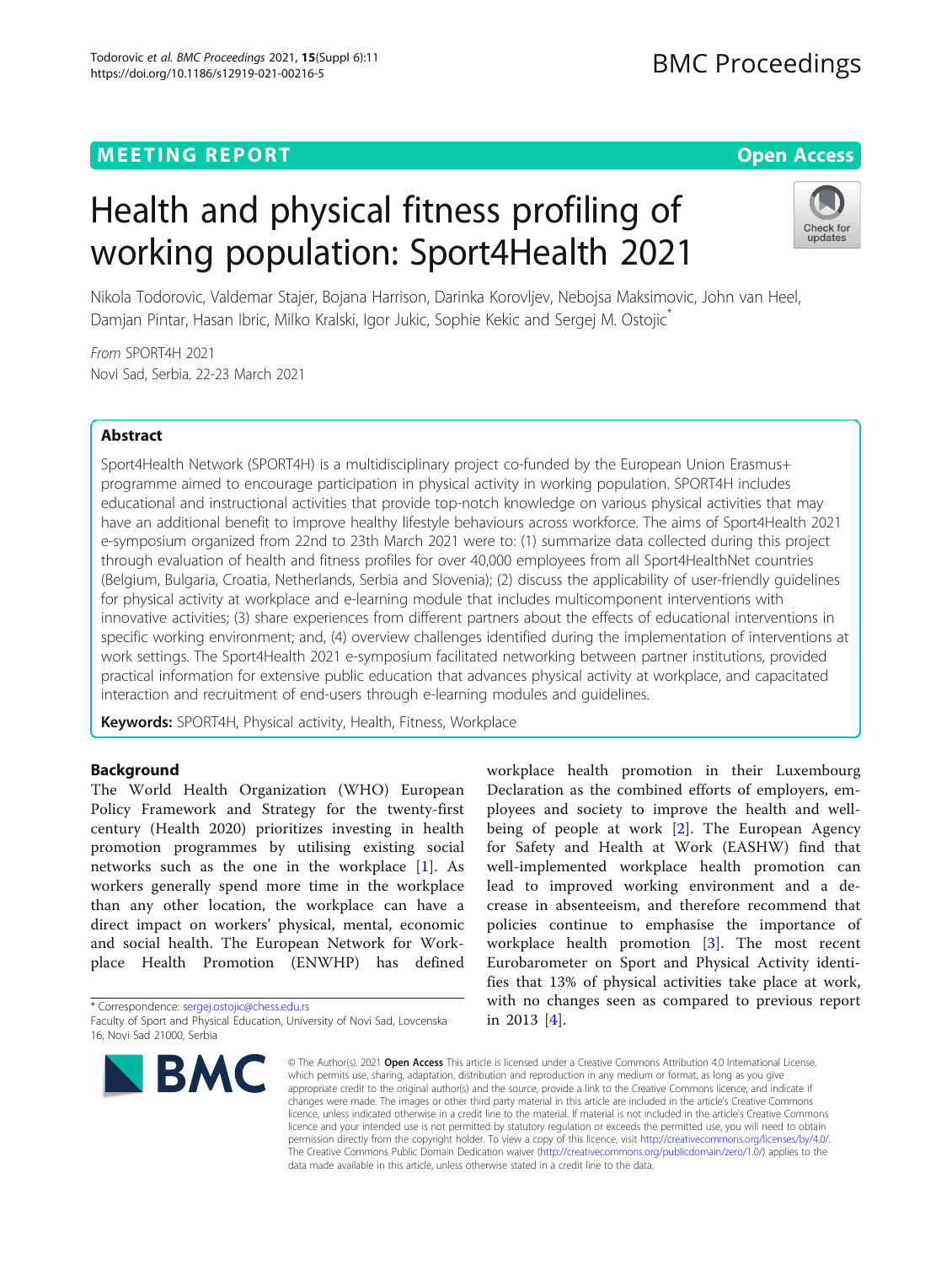#### Sport4Health network project

Sport4Health Network (SPORT4H) is a transnational multi-year educational and research project that is cofunded by the European Union Erasmus+ programme. SPORT4H joins together health and exercise professionals from six European countries (Belgium, Bulgaria, Croatia, Netherlands, Serbia, and Slovenia) in an aim to encourage participation in sport and physical activity among employees all around Europe. Among other objectives, the project strives to create better access and more opportunities in people's everyday lives to engage in exercise and maintain a healthy lifestyle [\[5](#page-7-0)]. In an aim to summarize data collected during this project through evaluation of health profiles for over 6000 of employees from all Sport4HealthNet countries, discuss the applicability of user-friendly guidelines for physical activity at workplace and e-learning module that includes multicomponent interventions with innovative activities, share experiences from different partners about the effects of educational interventions in specific working environment and overview challenges identified during the implementation of interventions at work settings, we organized a two-day e-symposium from 22nd to 23th March 2021, and brought together all partners, public health and exercise experts, and policy administrators. Other details about the project are available at SPORT4H webpage [\(https://sport4healthnet.eu/](https://sport4healthnet.eu/)).

#### Summary of presentations

## A1: advancing health-enhancing physical activity at workplace: an overview

Physical activity (PA) at workplace can positively impact various wellbeing outcomes yet developing and implementing exercise programs that are straightforward, time-efficient and widely applicable remains a notable public health challenge. We recently critically evaluated evidence on stretching and resistance exercise programs targeted at working population in an aim to identify knowledge gaps and future areas of research and application [\[5](#page-7-0)]. Only a handful of studies evaluated the applicability of non-traditional physical activity programs in working population. However, we identified a moderate-to-strong link between non-traditional physical activity programs (such as flexibility and strengthening exercise) at the workplace and several indices of health-related physical fitness. Resistance exercise turned out to be superior to other exercise interventions analysed, with low-volume high-repetition exercise positively affecting work performance, musculoskeletal disorders, and health-related quality of life in employees. The recommendation includes exercise at least 3 times per week for over 8 weeks. Besides, screening protocols should employ health-related questionnaires, adopting a progressive training load, and prescribing training

programs to individual participant's needs. Implementing non-traditional PA programs aimed to improve health-related physical fitness and counteract sedentary behaviour at workplace might therefore be of utmost importance to contribute to health promotion in this sensitive population  $[5]$  $[5]$ .

# A2: SPORT4H health-related physical fitness evaluation and prescription manual

Having enough physical activity to advance health and wellbeing remains a challenging task for Europeans of all ages and backgrounds [[4\]](#page-7-0). Many general guidelines and educational materials that promote healthy exercise are already available, yet somehow a majority of Europeans do not meet the physical activity recommendations while staying sedentary and physically inactive. Among others, members of the workforce tend to spend more time sitting while having fewer opportunities (and time) to exercise. Therefore, this sensitive population requires an attentive approach of the academic community to address specific needs for physical activity and provide easy-to-digest instructions to promote healthy behaviours both at the workplace and at home. The manual Stretching and Strengthening at Work that our consortium developed during the SPORT4H project has been designed as a possible step forward, considering it is a guidebook that helps test the workforce lifestyles but also provides an illustrative document that contains many exercises for improving flexibility and muscular strength at workplace [\[6](#page-7-0)]. As one of the main intellectual outputs and deliverables of SPORT4H Network, the manual is intended to assist employees in improving health-related physical fitness by taking part in simple, short-term, specific and convenient exercises either at the workplace, at home or during leisure. Exercises described in the manual are primarily designed for healthy adults; one should check with a health care provider before beginning exercise regimen to make sure he/she is medically able to participate. Besides the detailed description of how to get and stay active for health, and how to test health-related physical fitness at work, the manual contains 76 exercises and alternatives directed to improve flexibility and muscular strength during work hours. Finally, Stretching and Strengthening at Work also includes recommendations for special populations, and many exercise tips and advices to promote being active both at workplace, at home and during leisure.

## A3: development of training courses for health and fitness professionals

Training courses developed under SPORT4H project were designed to motivate and support healthy lifestyles among company employees as well as to further educate well qualified health and fitness professionals by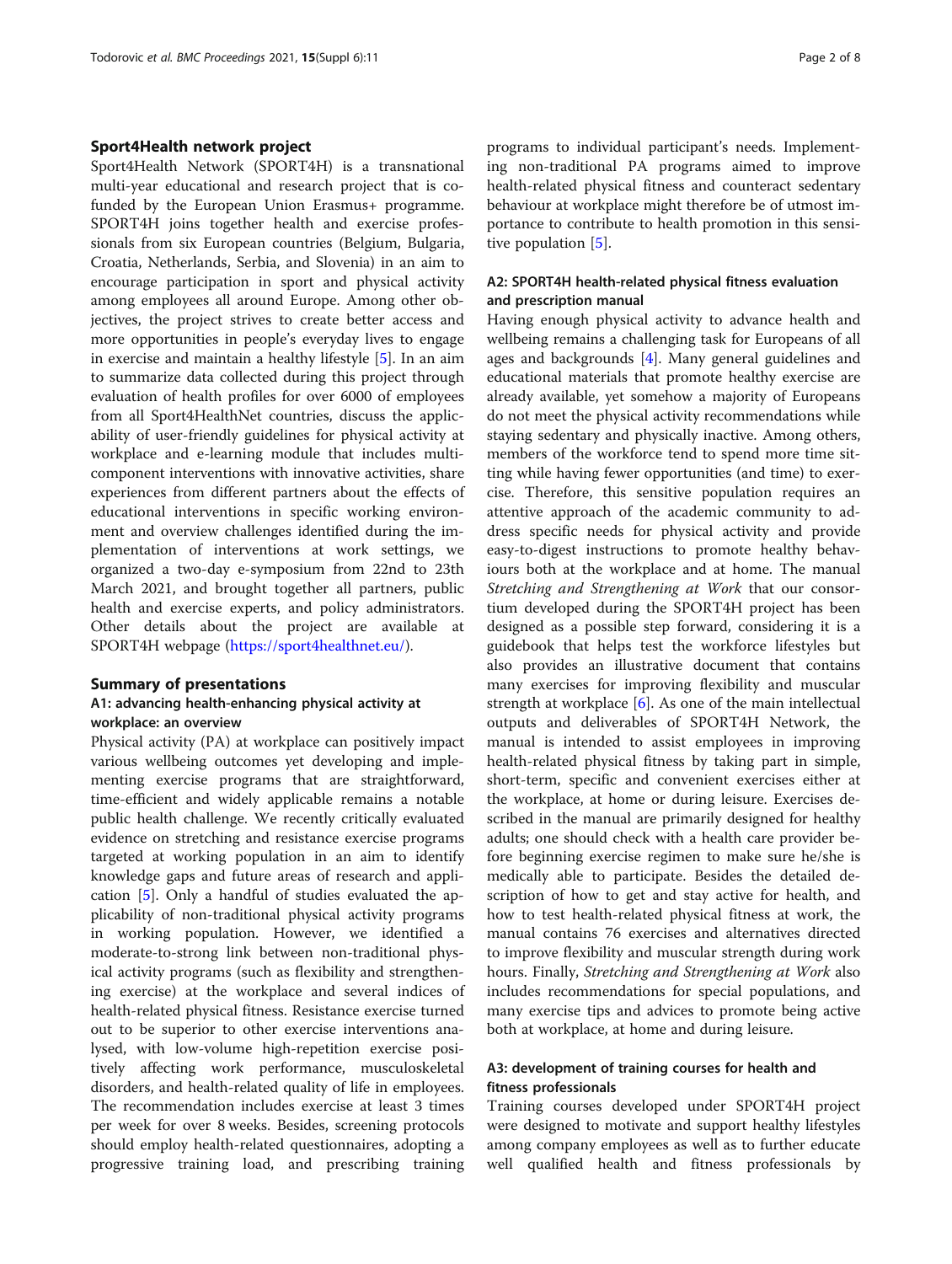improving their knowledge and acquiring certain skills in this field through a direct work with employees. The goal of this initiative was to provide necessary training to health and fitness professionals according to the Sport4H methodology described in the manual Stretching and Strengthening at Work  $[6]$  $[6]$  $[6]$ , in order to integrate the knowledge through various processes of creating inservice exercise programs, as well as various strategic activities, which result in favourable health outcomes, workplace quality, well-being and better productivity of employees. Upon a successful completion of the courses, health and fitness professionals were trained to effectively deliver a certain standard of knowledge in this field, and design and implement programs for improving health-related physical fitness and counteract sedentary behaviour at workplace in various private and public companies and organizations. The attendees learned how to work with employees on site, how to use the manual and implement everyday, short  $({\sim}5 \text{ min})$ stretching and strengthening exercises, assess and evaluate health profiles of the employees and promote healthy lifestyles among working population.

# A4: recruitment of participants: data analyses and challenges

Participants recruitment for intervention/research is often the most challenging and resource-intensive aspect of a study. First of all, participants must voluntarily agree to take part in the project/intervention. Ethical principles must be adhered to and potential participants can decline to take part. All participants in our project gave an informed consent, in which a fully informed individual voluntarily decides whether or not to take part as an intervention/research participant. Informed consent includes information such as the nature of the intervention/ research, benefits, and potential risks. It is well known that 2020 was a pandemic year due to the spread of the coronavirus. Thus, we had to face the quarantine, restricted working time, and in general, employees were more conservative to take part in any kind of intervention. A strategic plan was made, and with good management, the educational interventions with the employees were conducted, convincing them that the inclusion in physical activity and the benefits it brings outweigh the potential risks. Participants' recruitment was conducted in all six partner European countries (Belgium, Bulgaria, Croatia, Netherlands, Serbia and Slovenia). The project's goal was to recruit as many employees as possible, regardless of their position within a company. Over 40,500 employees, from teachers, directors and engineers, to IT employees, mechanics and locksmiths, were recruited at the beginning of the project. A distribution of study participants at baseline has been depicted in Table 1. Of those, 3847 participants were evaluated for at least one outcome at the

|           | Table 1 Distribution of study participants across partner |  |  |  |
|-----------|-----------------------------------------------------------|--|--|--|
| countries |                                                           |  |  |  |

|              | No. of participants |
|--------------|---------------------|
| Serbia       | 26,392              |
| Croatia      | 7762                |
| Netherlands  | 2000                |
| Slovenia     | 1996                |
| Bulgaria     | 1350                |
| Belgium      | 1000                |
| <b>TOTAL</b> | 40,500              |

follow up, with complete data for SPORT4H healthrelated physical fitness profiles were available and analyzed for 1671 employees. Data were analyzed using SPSS Statistics for Mac Version 24.0 (IBM, Armonk, NY),

# A5: SPORT4H testing kit: from physical fitness to the health-related quality of life

The definition of health-related physical fitness involves exercise activities that a person can do in order to try to improve her or his physical health and stay healthy. The evaluation of health-related physical fitness in different populations, including workforce, is a fairly common practice by a sport-for-health professional. There are several reasons to evaluate each component of health- related physical fitness. Some of the reasons may include education of employees about their current level of healthrelated physical fitness, utilizing data from the evaluation to personalize physical activity programs, provide baseline and follow-up data to evaluate exercise programs at workplace, and motivate employees towards more specific action. For SPORT4H project, we developed a complex set of testing procedures that include the assessment of several elements of health-related physical fitness, such as body composition (e.g., body mass index, waist circumference, and fat mass), cardiorespiratory endurance (including maximal oxygen uptake), muscular fitness (e.g., handgrip strength and abdominal muscle endurance), and flexibility (sit-and-reach test). Advanced assessment also incorporates the level of physical activity at home and at work (using International Physical Activity Questionnaire), health-related quality of life (Short Form 12 Health Survey, SF-12), and health-promoting lifestyle habits of workforce (Health-Promoting Lifestyle Profile, HPLP-II). This set of field tests is simple, convenient and easy-toconduct in various workplace settings, making it highly applicable for many purposes.

# A6: health-related physical fitness profiles in SPORT4H employees

A subsample of 1671 workers (1369 men and 302 women, age  $41.2 \pm 11.2$  and  $39.3 \pm 8.2$  years, respectively)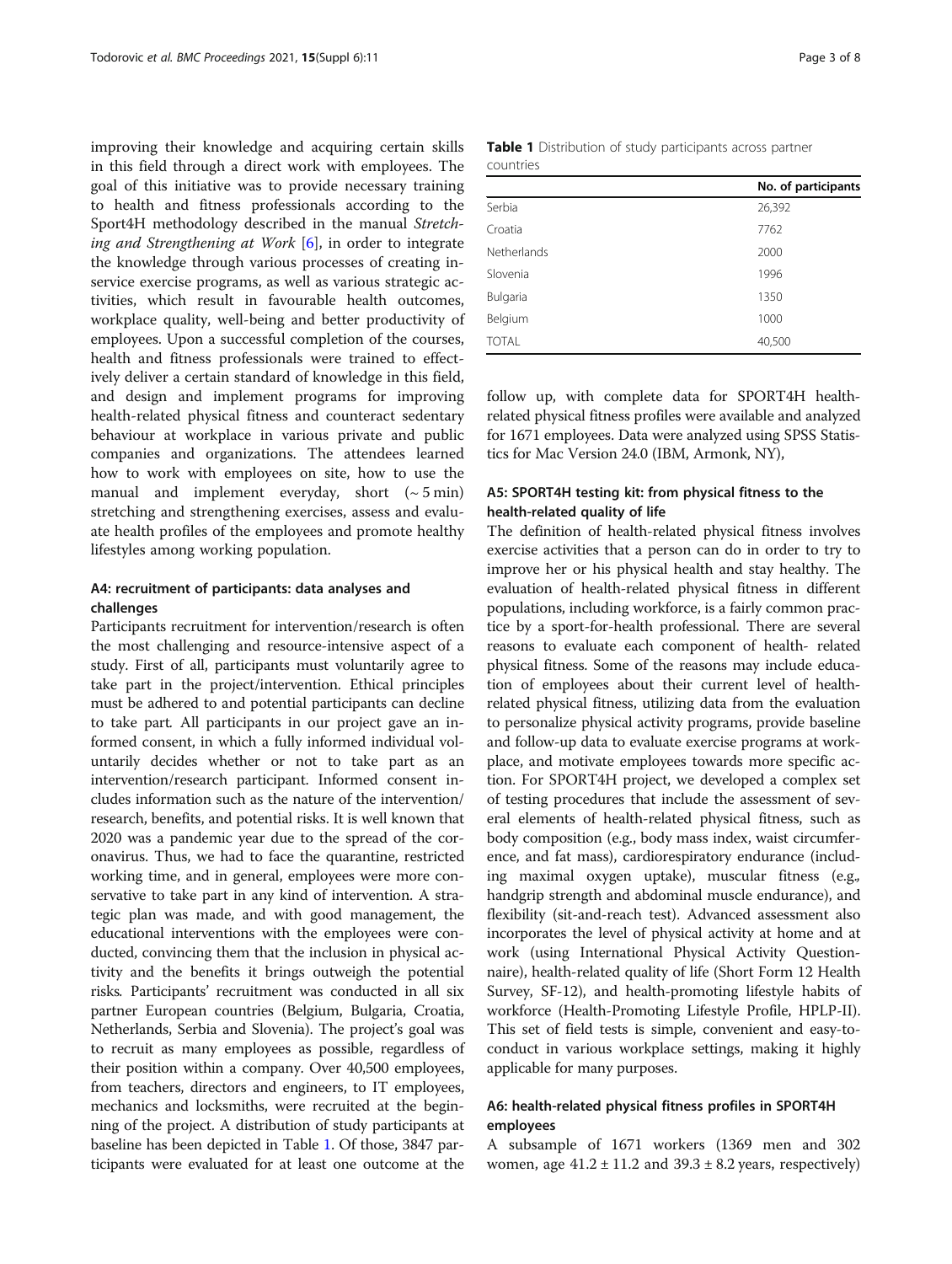provided information for all components of healthrelated physical fitness. The participants belonged to various professions, from manual workers, to office workers, to management positions. The summary of health-related physical fitness profiles is presented in Table 2.

Overall, workers' health-related physical fitness was below average comparing to the normative values [\[7](#page-7-0)]. Inadequate level of fitness was demonstrated for each component of health-related physical fitness (Fig. [1](#page-4-0)), with all components below grade 3 (average), except for flexibility in women. The findings call for rather extensive exercise program that should tackle health-related physical fitness of employees in an aim to improve general health and wellbeing.

# A7: educational intervention and practical demonstrations: building the case

The education of the employees in companies was certainly one of the most important project activities and one of the basic goals of the project. This process consisted of theoretical and practical work in terms of theoretical education and practical intervention on the basic principles of a healthy lifestyle and physical activity at the workplace. The implementation of the employee training took place simultaneously in all six partner countries participating in the project, according to the SPORT4H modus operandi. A total of 18 previously trained and well-qualified health and fitness professionals conducted the practical instruction and on-site training by going to different types of companies and by collaborating with employees at their workplace. The educational intervention  $($   $\sim$  45 min per session per company) consisted of training the employees to apply the stretching and strengthening exercise properly. After the employees received the basic information, they had a practical demonstration followed by the three-month intervention. The employees were required to exercise at the workplace for 15 min per session, three times a week, following both the e-format and printed Stretching

Table 2 Health-related physical fitness profiles of study participants. Values are mean ± SD

|                                         | Men             | Women         |
|-----------------------------------------|-----------------|---------------|
| Age (years)                             | $41.2 \pm 11.2$ | 39.3 0 8.2    |
| Body mass index ( $\text{kg/m}^2$ )     | $27.6 + 4.2$    | $74.8 + 5.1$  |
| Waist-to-hip ratio                      | $0.94 + 0.32$   | $0.76 + 0.07$ |
| Body fat (%)                            | $74.4 + 6.4$    | $31.4 + 8.1$  |
| Handgrip strength (kg)                  | $97.7 + 20.5$   | $58.1 + 13.2$ |
| Abdominal endurance (score)             | $14 + 10$       | $8 + 9$       |
| Sit-and-Reach test (cm)                 | $224 + 10.7$    | $79.5 + 9.6$  |
| Cardiorespiratory endurance (ml/kg/min) | $42.6 + 7.7$    | $33.1 + 6.5$  |

and Strengthening at Work guidelines. After the 3 month intervention, the participants were re-evaluated for health and fitness profiles, and all employees were informed about the changes during the three-month period, as well as how to keep on being active at the workplace.

# A8: effects of SPORT4H intervention on health-related physical fitness profiles

The main aim of this component of SPORT4H project was to evaluate the changes in muscular fitness, cardiorespiratory fitness and body composition after the onsite intervention in male and female workers (see Presentation A3). A 3-month strength and stretching exercise program (e.g., 3 times per week, 15–20 min per session) has been conducted with 3847 workers, with both baseline and follow-up health-related physical fitness profiles available for 1671 participants. We found that the program induced significant changes in most health-related physical fitness components in SPORT4H participants, with changes from baseline to 3-month follow up depicted in Fig. [2](#page-4-0).

Physical fitness profiles among employees improved in four main fitness components (e.g., muscle strength and endurance, cardiorespiratory fitness, flexibility), while body composition remained similar to the preintervention level. Therefore, an increased awareness of physical activity benefits, using workplace exercise interventions and health promotion campaigns such as SPORT4H, can contribute to a beneficial change in health-related physical fitness profiles.

# A9: effects of SPORT4H intervention on lifestyle behaviours

Health promotion is a healthcare strategy that implies changes in behaviour and the adoption of patterns that support good health in order to enhance the quality of life. Besides tackling with health-related physical fitness, SPORT4H also strives to improve people's awareness of the importance of life habits both at workplace and at home, and during leisure. Here, we presented the effects of SPORT4H 3-month educational intervention on health-promoting lifestyle profile (HPLP-II), a multicomponent tool that assesses 6 dimensions of lifestyle, including physical activity, health responsibility, nutrition, spiritual growth, interpersonal relationships and stress management in our sample of SPORT4H employees from six partner countries (Table [3](#page-5-0)).

The results show significant impact of the intervention for almost every measured aspect of life habits, except for spiritual growth component of the HPLP-II questionnaire. These findings highlight the importance of SPORT4H intervention among employees. Although SPORT4H intervention affected most of the measured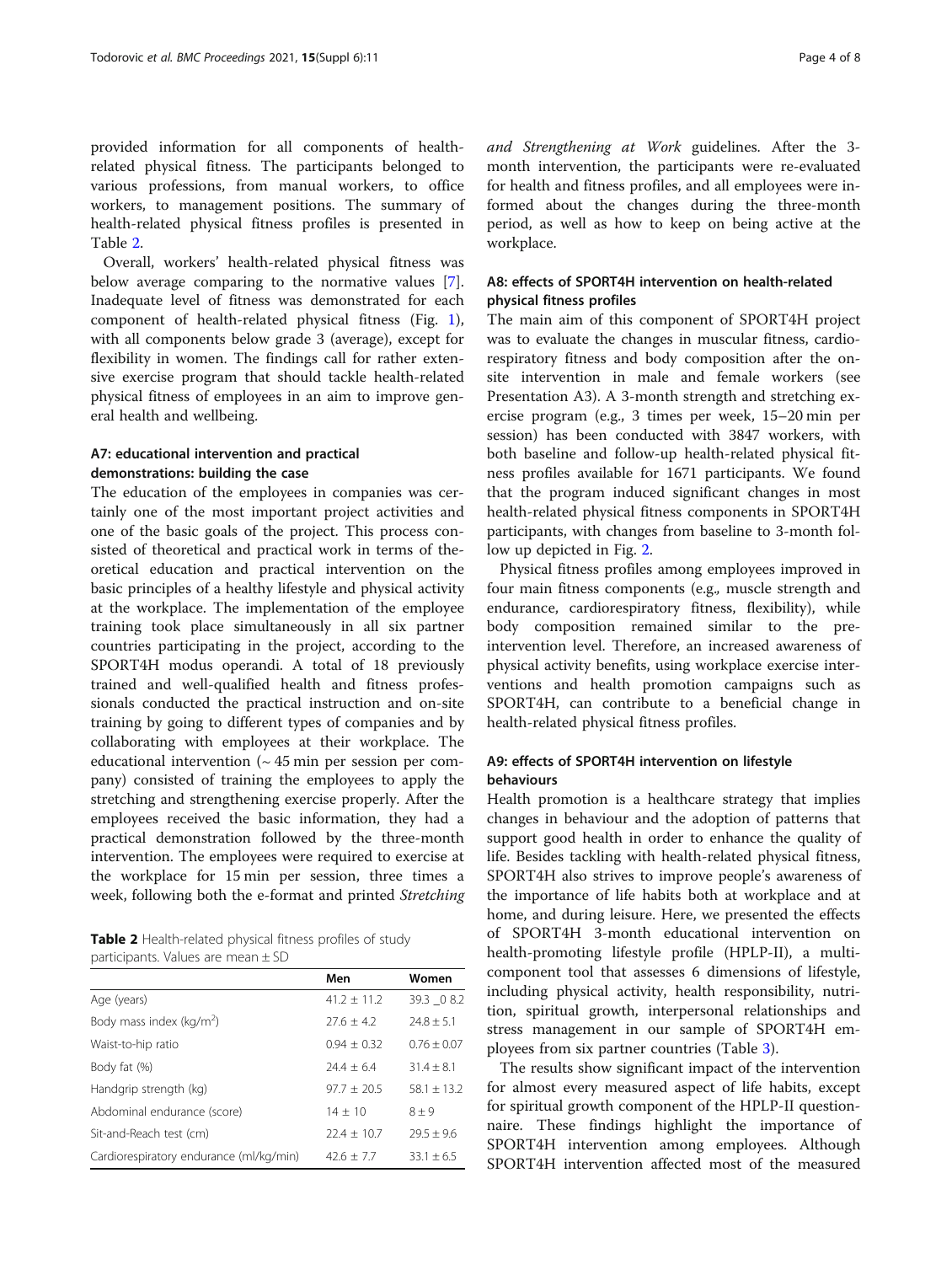

<span id="page-4-0"></span>

variables, future studies should perhaps include individualized exercise programs and scrutinize its effectivity in this sensitive population.

# A10: effects of SPORT4H intervention on health-related quality of life

Health-related quality of life (HRQL) is a broad multidimensional concept that usually includes subjective evaluations of both positive and negative aspects of life. It contains a variety of components such as physical, mental, emotional, and social functioning. To determine the effects of a 3-month intervention, we conducted a SF-12 survey in SPORT4H cohort (see presentation A6), the results are depicted in Table [4](#page-5-0).

SPORT4H intervention improved health-related quality of life in multiple domains. The most significant impact is noticed in everyday activities limited due to the lack of general strength (SF-4). A notable difference was also notified in general health (SF-1) and emotional stability (SF-9 and SF-10). Comparing these results with the worldwide population's standard mean values, participants in this study were above the 50 percentiles of mean averages for general population [\[8](#page-7-0)]. In addition,

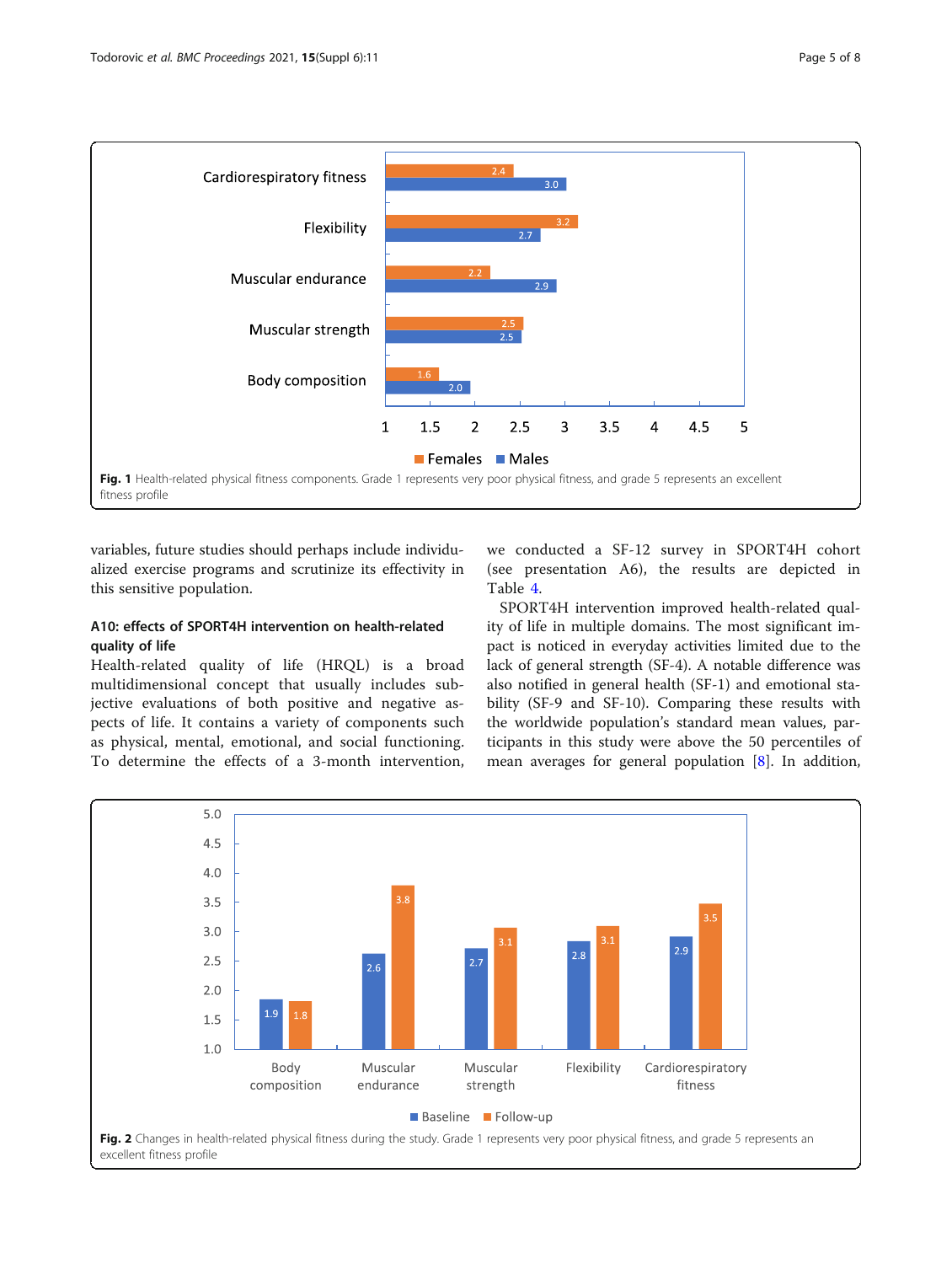<span id="page-5-0"></span>Table 3 Changes in health-promoting lifestyle profile during the study

|                                       | <b>Baseline</b> | Follow up   | P              |
|---------------------------------------|-----------------|-------------|----------------|
| Stress management (score) *           | $2.5 + 0.5$     | $2.3 + 0.5$ | < 0.01         |
| Physical activity (score)             | $2.0 + 0.5$     | $2.3 + 0.6$ | < 0.01         |
| Health responsibility (score)         | $2.1 + 0.5$     | $75 + 04$   | < 0.01         |
| Nutrition (score)                     | $7.4 + 0.4$     | $2.8 + 0.5$ | 0.34           |
| Spiritual growth (score)              | $2.8 + 0.5$     | $2.9 + 0.4$ | < 0.01         |
| Interpersonal relationships (score) * | $3.0 + 0.4$     | $2.5 + 0.4$ | < 0.01         |
| Total score (score) *                 | $2.5 + 0.3$     | $2.6 + 0.3$ | $\langle$ 0.01 |

Asterisk (\*) indicates components where lower scores mean better

lifestyle profiles

SPORT4H intervention improved cumulative HRQL subdomains (Fig. [3](#page-6-0)).

#### A11: developing e-learning module: steps in the process

The e-learning module was developed based on the Sport4Health methodology and guidelines that describe different stretching and strength exercises that are appropriate for a typical workplace, with detailed description of exercise execution with regard to different degrees of intensity, duration and number of repetitions, in order to make it available to a wider audience using the online tools. The process of developing of the elearning videos for the Sport4Health project started with the analysis of the exercises from the guidelines with regards to effectiveness and applicability. Based on this analysis, the exercises at the workplace were grouped into two basic sections: (a) improving flexibility during working hours, and (b) improving muscular strength during working hours. Filming was done with both male and female actors to create more diversity and motivate both genders. Altogether, 68 videos were filmed and edited with written description in English language. The first section contains: 1. Neck and spine exercises (8

|  | Page 6 of 8 |  |  |  |
|--|-------------|--|--|--|
|--|-------------|--|--|--|

videos), 2. Upper extremity stretches (10 videos) and 3. Lower extremity stretches (8 videos). The second section contains: 1. Standing upper body exercises (4 videos), 2. Neck and spine exercises (4 videos), 3. Lower body exercises (9 videos), 4. Mat exercises for glutes and back (4 videos), 5. Mat exercises for abdominals (11 videos), 6. Mat and office exercises for upper body (3 videos), 7. Whole-body exercise at workplace (4 videos). Further three videos were created for special populations. Further to the exercises at the workplace, the e-learning module contains videos showing how to be active at home and during leisure, videos containing recommendations on how to exercise safely, with tips and advices. Special attention was given to creating videos for physical activities for special populations.

# A12: building on-line testing tools for lifestyle behaviours: a case study

An online research was conducted within the Sport4Health project with the basic goal of determining health profiles and lifestyle behaviors of the working population. For the purposes of this online survey, two standardized questionnaires were identified and adapted to an e-format, International Physical Activity Questionnaire [[9\]](#page-7-0), and Health-Promoting Lifestyle Profile [\[10](#page-7-0)]. The online e-format tests were made using 1KA software, so they would be available in electronic form and translated into a total of 8 languages, which are officially used in the countries participating in the project consortium: Slovenian, Dutch, German, Bulgarian, Croatian, Serbian, English and French. 1KA is an open-source application that enables services for online surveys and the development takes place at the Centre for Social Informatics, at the Faculty of Social Sciences, University of Ljubljana. The University of Ljubljana is also the formal owner or addressee of the corresponding intellectual property. After the technical preparation and translation,

|  | Table 4 Changes in SF-12 health-related quality of life during the study |  |  |  |
|--|--------------------------------------------------------------------------|--|--|--|
|  |                                                                          |  |  |  |

|                                                     | <b>Baseline</b> | Follow up   | P    |
|-----------------------------------------------------|-----------------|-------------|------|
| General health                                      | $56 \pm 28$     | $60 \pm 26$ | 0.03 |
| Limited moderate activities                         | $71 \pm 34$     | $70 \pm 35$ | 0.96 |
| Climbing several flights of stairs                  | $69 \pm 39$     | $71 \pm 35$ | 0.26 |
| Accomplished less than would like: physical health  | $69 \pm 46$     | $78 \pm 42$ | 0.00 |
| Limited in work or other activities                 | $69 \pm 46$     | $76 \pm 43$ | 0.01 |
| Accomplished less than would like: emotional health | $79 \pm 42$     | $78 \pm 42$ | 0.57 |
| Didn't do work as carefully as usual                | $74 \pm 44$     | $79 \pm 41$ | 0.06 |
| Pain interfering with normal work                   | $72 \pm 28$     | $72 \pm 27$ | 0.51 |
| Felt calm and peaceful                              | $64 \pm 22$     | $61 \pm 20$ | 0.02 |
| Have a lot of energy                                | $63 \pm 22$     | $60 \pm 21$ | 0.00 |
| Felt downhearted and blue                           | $67 \pm 19$     | $68 \pm 21$ | 0.58 |
| Health problems interfered with social activities   | $68 \pm 26$     | $71 \pm 71$ | 0.18 |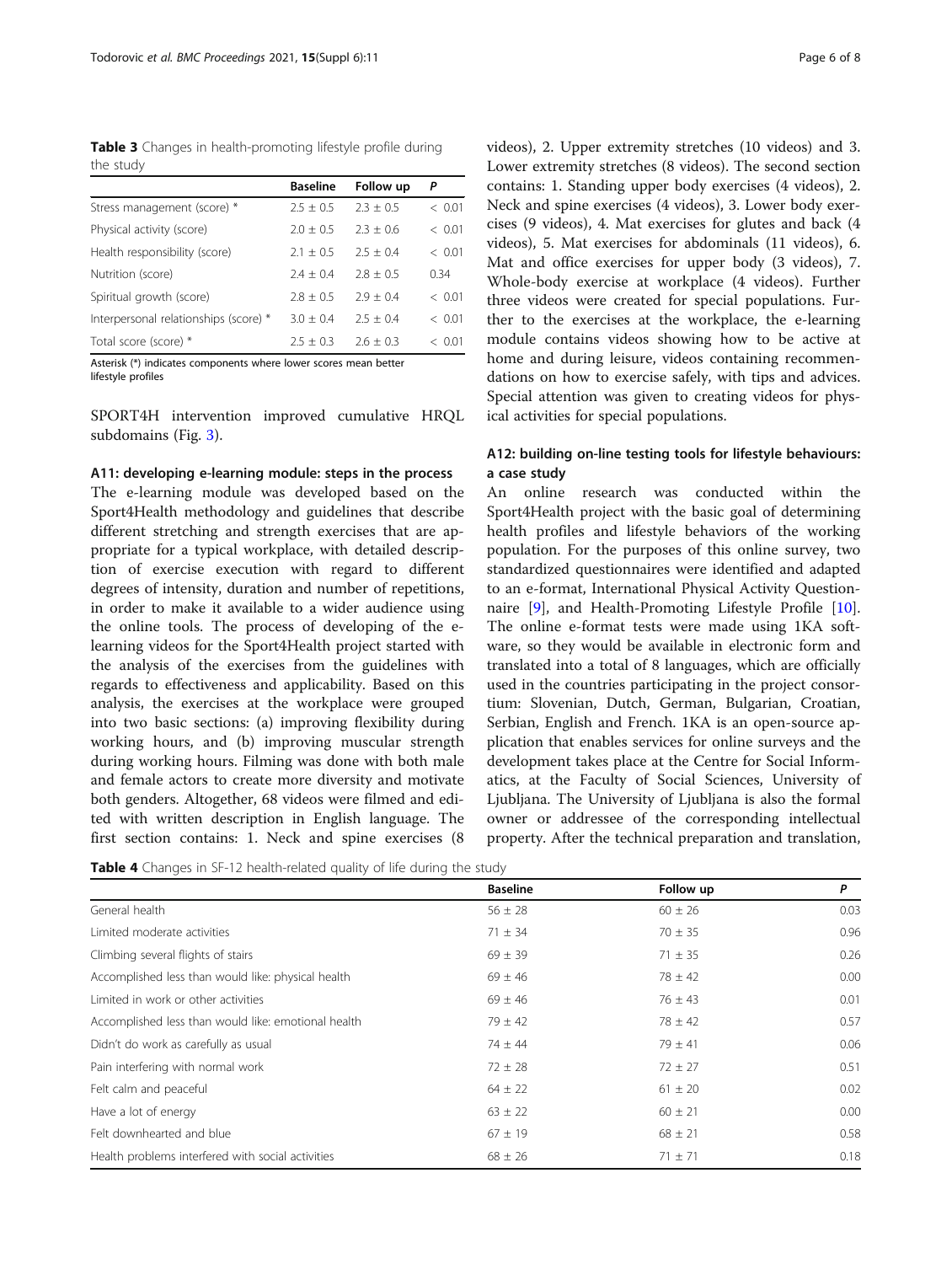<span id="page-6-0"></span>

tests were posted on the web platform [www.sport4](http://www.sport4healthnet.eu) [healthnet.eu](http://www.sport4healthnet.eu) for ease of access, in order to conduct the survey and data collection within the working population in all six countries, members of the project team: Belgium, Bulgaria, Croatia, Netherlands, Serbia and Slovenia. The basic idea was to collect data by sending a link with tests to > 1000 e-mail addresses through the network of each project partner country, collecting individual responses at the baseline and the follow-up. Educational intervention was conducted using SPORT4H materials. Based on the analysis of the data obtained from SPORT4H respondents (see presentations A9 and A10), it can be concluded that there have been positive changes related to the adoption of healthy behaviors and habits during working hours. The application of short interventions through Sport4H exercises and education for lifestyle behaviors during working hours can thus be recommended as an effective and safe method for improving the health status of the working population. Online testing tools proved to be quite a useful method for data collection as direct access to companies was rather limited due to the COVID-19 pandemic that affected the implementation of the project activities on site in all six project partner countries.

# A13: SPORT4H implementation using online and offline tools

In order to reach the widest audiences possible, the SPORT4H project results were disseminated through a variety of online and offline tools. The entire process of the development of the instruction manual Stretching and Strengthening at the Workplace and its application, together with the study and its results, were presented on the project's website, as well as through social media, including Facebook, Twitter, Instagram, LinkedIn, and YouTube. Short descriptive video clips were filmed, showing each SPORT4H exercise in detail ([https://](https://sport4healthnet.eu/) [sport4healthnet.eu/](https://sport4healthnet.eu/)). The Sport4HealthNet mobile app

was developed, to enable end-users with an easy approach to the tools necessary to maintain healthy lifestyle. Although the circumstances with the pandemic of the COVID19 were not conducive for a widespread demonstration of the project results in person, a few very successful sports events and scientific forums were still organized, with respect of all the precautionary measures.

# Conclusions

SPORT4H project demonstrates beneficial effects of short-term exercise and educational intervention on health-related physical fitness, lifestyle behaviours, and quality of life in employees across Europe. Educating workforce using a plethora of written, verbal and video media and materials appears to be a rather effective, applicable and suitable tool in driving positive changes in this sensitive population. SPORT4H know-hows perhaps remain as a useful expertise for others to use and built into all lifestyle interventions targeted to working population and beyond. Multidisciplinary and trans-national collaboration established through SPORT4H network enables fruitful exchange of expertise between partners from academia, industry, non-governmental and public entities, and successful overcoming of challenges identified during the implementation of this project.

#### Abbreviations

ENWHP: European Network for Workplace Health Promotion; EASH W: European Agency for Safety and Health at Work; HPLP-II: Healthpromoting lifestyle profile; HRQL: Health-related quality of life; PA: Physical activity; SPORT4H: Sport for Health Network; WHO: World Health Organization

#### Acknowledgments

We would like to thank the volunteers who make SPORT4H project possible: Bojan Raskovic, Nina Vojvodic, Tamara Zlicic, Sara Jovanovic, Nikola Kojic, Miodrag Ilic, Snezana Damjanovic, Dragana Markovic, Aleksa Jovisevic, Misa Tolmacev, Borislav Obradovic, Predrag Protic, Zdravka Ajdukovic, Dejan Krstic, Jovan Kuzmanovic, Marijana Ranisavljev, Bogdan Andjelic, Boris Segrt, Radenka Ivic and Flavia Figlioli.